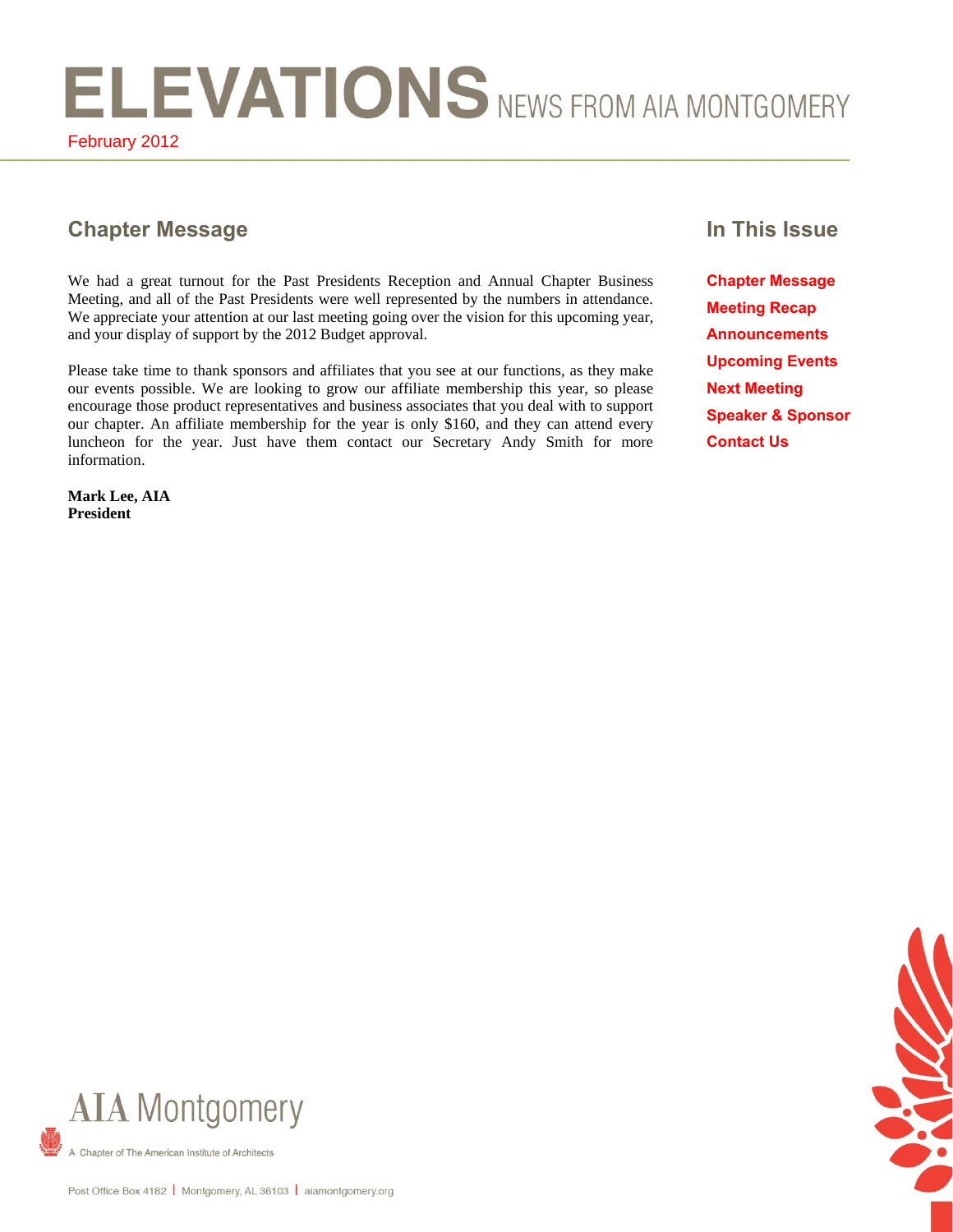# **Meeting Recap** January 2011

AIA Montgomery Chapter had its annual Past Presidents Luncheon in January, sponsored by Block USA. Platt Boyd was awarded the (temporary) Past President's award recognition for his service last year.

The membership was presented the Chapter's Proposed Budget for 2012 and was approved.

Mark Lee, President presented Dudley Gordon of Block USA as the new AIA Montgomery Chapter Affiliate Liaison.

The Montgomery Chapter looks to continue many of the events from last year including the following:

- Draw Montgomery
- Scholarships for Auburn University and Tuskegee University Architecture Students
- August CEU Event
- Annual Fall Party
- Design Awards Gala

*Past President's Photo*



*Platt Boyd, Past President Recognition*





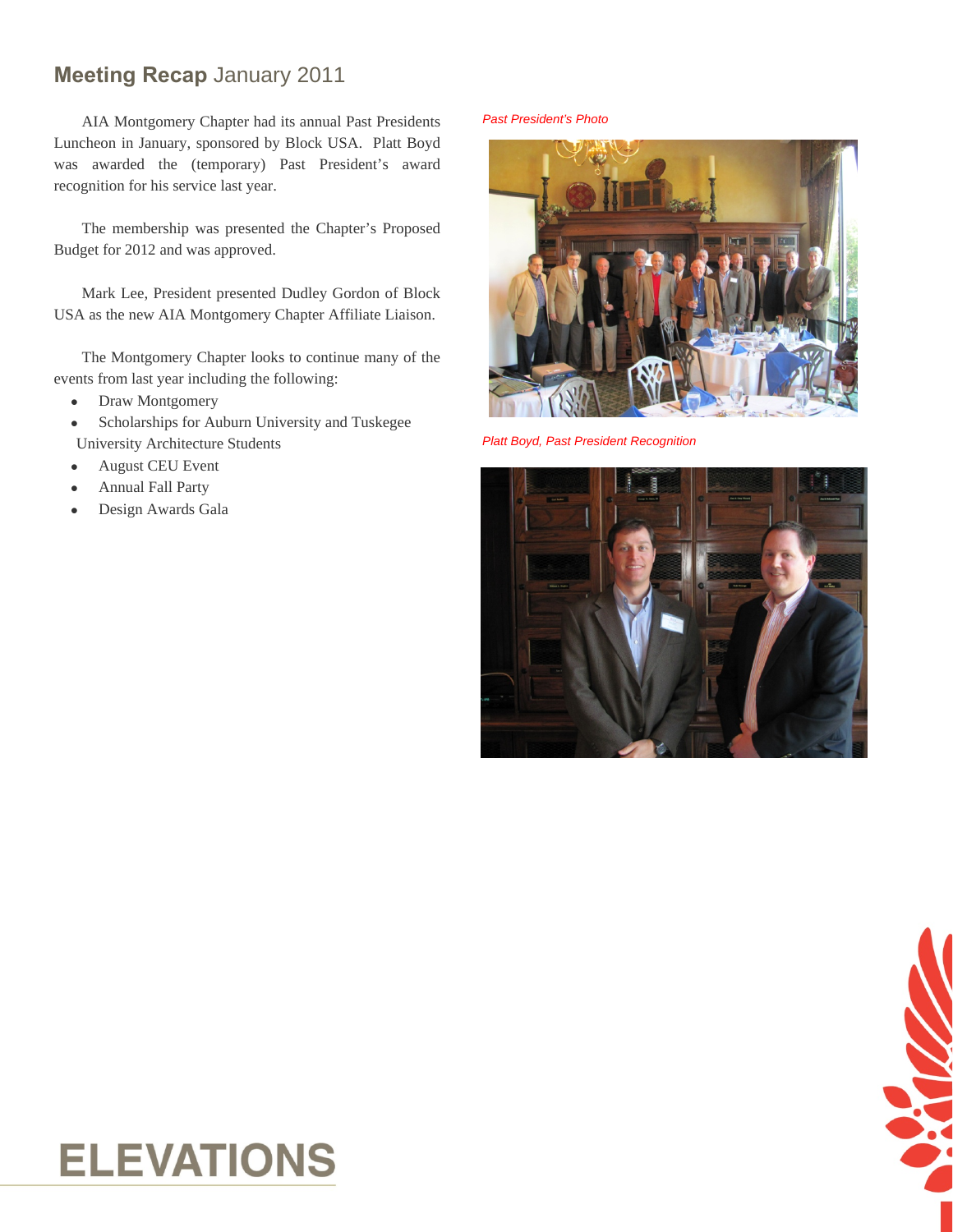# **Announcements**



[Auburn University](http://apps.cadc.auburn.edu/aias/internship/registration.htm)'[s chapter of American Institute of Architectu](http://apps.cadc.auburn.edu/aias/internship/registration.htm)re Students invites you to join us for our annual Internship Fair on **March 5th - 6th, 2012**. The event allows professional firms the opportunity to meet and interview students of Auburn University. We are eager to initiate and continue the relationship between your firm and our students.

The Internship Fair will be held at the above dates at Auburn University's Student Center in Auburn, Alabama. **In addition to architecture students, students studying landscape architecture, interior architecture, community planning, graphic design and industrial design** will be available for interviews. For this reason, multi-disciplined firms are strongly encouraged to review the resumes of the Auburn students pursuing degrees within the allied arts that will be in attendance.



 There are upcoming Structural Seminars by **Professor David Thaddeus**. The next available seminar is in Dallas, TX March 9-11, 2012. Professor Thaddeus will also be giving an 8 hour workshop at this year's AIA Convention in Washington, DC. For Professor Thaddeus' information and if anyone is interested in an ARE study group, contact Jennifer Norris Intern Director at jnorris@brownchambless.com

Please welcome **Joe De Le Ree** a new architectural intern with Barganier Davis Sims Architects Associated.

**● ● ● ● ●**

We are proud to announce our Montgomery Chapter AIA Board of Directors for 2012:

Mark Lee, Payne Lee & Associates Architects Stacy Norman, Stacy Norman Architects Andy Smith, Andy Smith Architecture Barrett Penney, Sherlock Smith & Adams Jennifer Norris, Brown Chambless Architects Scott Williams, R. Scott Williams & Associates Stephen B. King, Brown Chambless Architects Platt Boyd, Seay Seay & Litchfield Architects



*Dudley Gordon, Block USA the new Chapter Affiliate Liaison with Mark Lee, President*